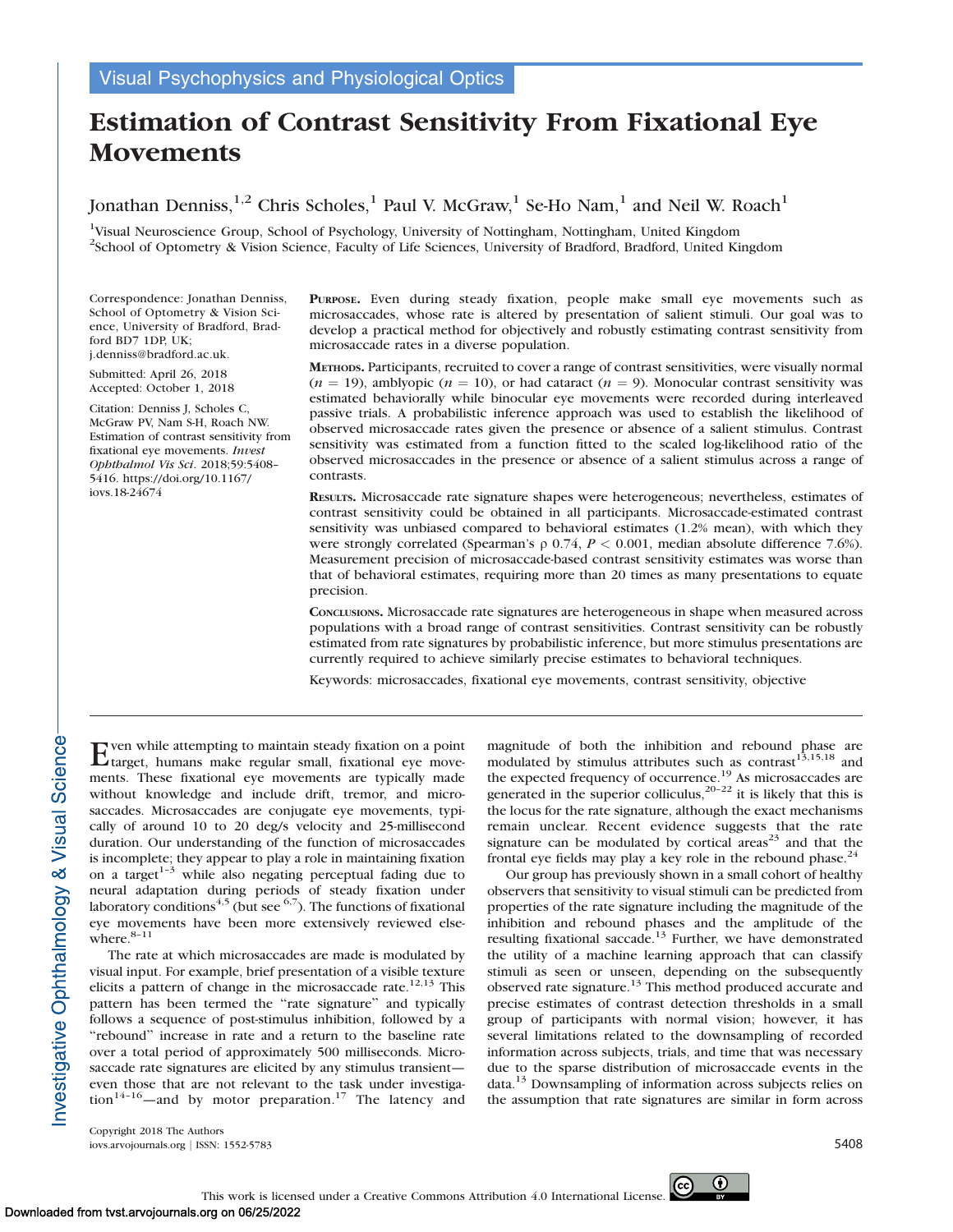subjects. While this assumption held approximately true for the small population previously tested, it may not hold across wider clinical populations with much greater variation in age and visual and motor function. Downsampling across trials renders the method inflexible to variations in numbers of trials collected, limiting the use of the method outside the laboratory where competing priorities may influence the amount of time available to collect data. Finally, downsampling across time results in loss of potentially useful information for estimating contrast sensitivity from stimulus-induced changes in microsaccade rate.

The purpose of this study was to develop and test a tractable, practical method for estimating contrast sensitivity from microsaccade rate. Our intention was to develop a method that could be incorporated into conventional frameworks for psychophysical vision testing as well as produce a threshold estimate for a new observer with a microsaccade rate signature of unknown shape. We aimed for the method to be robust to a wide range of contrast sensitivities and to potential differences in the profile of the microsaccade rate signature; therefore, we measured rate signatures in a deliberately broad clinical population. Finally, we also aimed to estimate the time cost of using this approach compared to conventional behavioral measurements.

## **METHODS**

The study adhered to the tenets of the Declaration of Helsinki with the exception that it was not formally preregistered in accordance with the 2014 amendment. The study received approval from the institutional ethics review board of the School of Psychology, University of Nottingham. All participants gave written, informed consent to participate and were free to withdraw at any time.

#### Participants

To measure a broad spectrum of contrast sensitivities due to optical or neural deficits, we recruited participants from three groups: older adults with cataract, adults with amblyopia, and younger adults  $(\leq 40)$  with normal or corrected-to-normal vision and no known ocular pathology. Our intention was not to compare factors among these groups but rather to recruit a diverse population on which to test the robustness of our methods. Therefore, we did not employ strict inclusion/ exclusion criteria to each group. Participants were recruited from the staff and student population of the University of Nottingham and by advertisement in local media.

Volunteers with self-reported amblyopia or cataract first underwent a screening eye examination in which their condition was verified by means of self-reported history, objective and subjective refraction, visual acuity, slit-lamp biomicroscopy, and indirect ophthalmoscopy. Lens opacity was quantified using the LOCS III grading system.<sup>25</sup> Those with or suspected of having amblyopia also undertook a variety of binocular vision assessments to further characterize their condition, including TNO stereopsis testing, cover testing, and Bagolini striated lens testing to evaluate suppression or the presence of anomalous retinal correspondence. Amblyopia was classified as a difference in visual acuity of at least 0.20 logMAR between the two eyes with no apparent ocular pathology. Pelli-Robson contrast sensitivity was also measured for all participants.

One eye of each participant was selected for testing. For participants with amblyopia, the amblyopic eye was tested. For participants with cataract, we chose the eye with poorer visual acuity as long as the vision was still good enough to perform

the experiment. For young participants with normal vision, we chose one eye at random.

# Psychophysical and Eye Tracking Procedure

Data were collected from each participant over 4 to 5 sessions, each a duration of approximately 1 to 1.5 hours. Appropriate refractive correction for the screen distance of 1.5 meters was provided to all participants as wide aperture lenses mounted in a trial frame. The screen distance was maintained by use of a chin and forehead rest. The untested eye was occluded by material that permitted transmission of infrared but not visible light (Optolite Infrared Acrylic; Instrument Plastics, Maidenhead, UK) to permit binocular infrared eye tracking.

During the first session, we initially measured contrast sensitivity functions to Gabor stimuli (random-phase sinusoidal gratings within Gaussian spatial envelope with standard deviation  $2.3^{\circ}$ ) of a range of spatial frequencies  $(0.5-12)$ cycles/deg). Gabors were presented for one frame at 85 Hz refresh rate on a gamma corrected CRT display (NEC MultiSync FP2141SB,  $1024 \times 768$  spatial resolution, mean luminance 59 cd/m<sup>2</sup>; NEC Display Solutions, Tokyo, Japan) via a graphics card that enabled 14 bit luminance resolution (Bits#; Cambridge Research Systems, Kent, UK), using custom software written in PsychoPy<sup>26,27</sup> (version 1.83.01). On each trial, the Gabor was randomly oriented at either  $45^{\circ}$  or  $135^{\circ}$ , and the observer indicated the orientation by key press (3 or 1 on a numeric key pad, respectively), making their best guess if unsure (two alternative forced choice). Gabor contrast was adjusted on each trial by a 3-down-1-up staircase, changing contrast in logarithmic steps and terminating after 60 trials. The mean of the last 8 reversals was taken as the contrast detection threshold for the particular spatial frequency. Contrast was defined in Michelson units as:

$$
C = \frac{L_{max} - L_{min}}{L_{max} + L_{min}}\tag{1}
$$

where  $L_{\text{max}}$  and  $L_{\text{min}}$  represent the maximum and minimum luminance of the stimulus, respectively.

From the measured contrast sensitivity function, we then chose the highest spatial frequency that the individual participant could reliably detect at 75% contrast for further testing in the main procedure. During this procedure, the participants' eye movements were recorded binocularly at 500 Hz using a calibrated infrared eye tracking device (Eyelink 1000; SR Research Ltd, Ottawa, ON, Canada). Participants were instructed to fixate a central white dot  $(0.1^{\circ}$  diameter) and avoid blinking where possible, while Gabor stimuli randomly oriented at either  $45^{\circ}$  or  $135^{\circ}$  appeared for one frame at jittered intervals between 1000 and 1400 milliseconds. The contrast of each Gabor was presented according to a method of constant stimuli procedure with 7 levels. Five levels were spaced around the previously measured detection threshold in 0.1 or 0.2 log unit steps depending on the participant; one level was of zero contrast, and the remaining level was of a high contrast (>50%) where task performance was expected to be maximal. Participants were instructed not to respond to these stimuli but to simply continue fixating on the central dot (passive trials). Interleaved at random intervals among the passive presentations were response trials in which the same stimulus was accompanied by an audible tone. Participants indicated the orientation of the Gabor in each response trial by key press (3 or 1 on a numeric keypad for  $45^{\circ}$  or  $135^{\circ}$ , respectively), as in the initial phase. Breaks were taken after every three trials to allow participants to blink freely before continuing. This was done to reduce tear film breakup and maintain participants' comfort. Longer rests were taken after approximately 5 to 8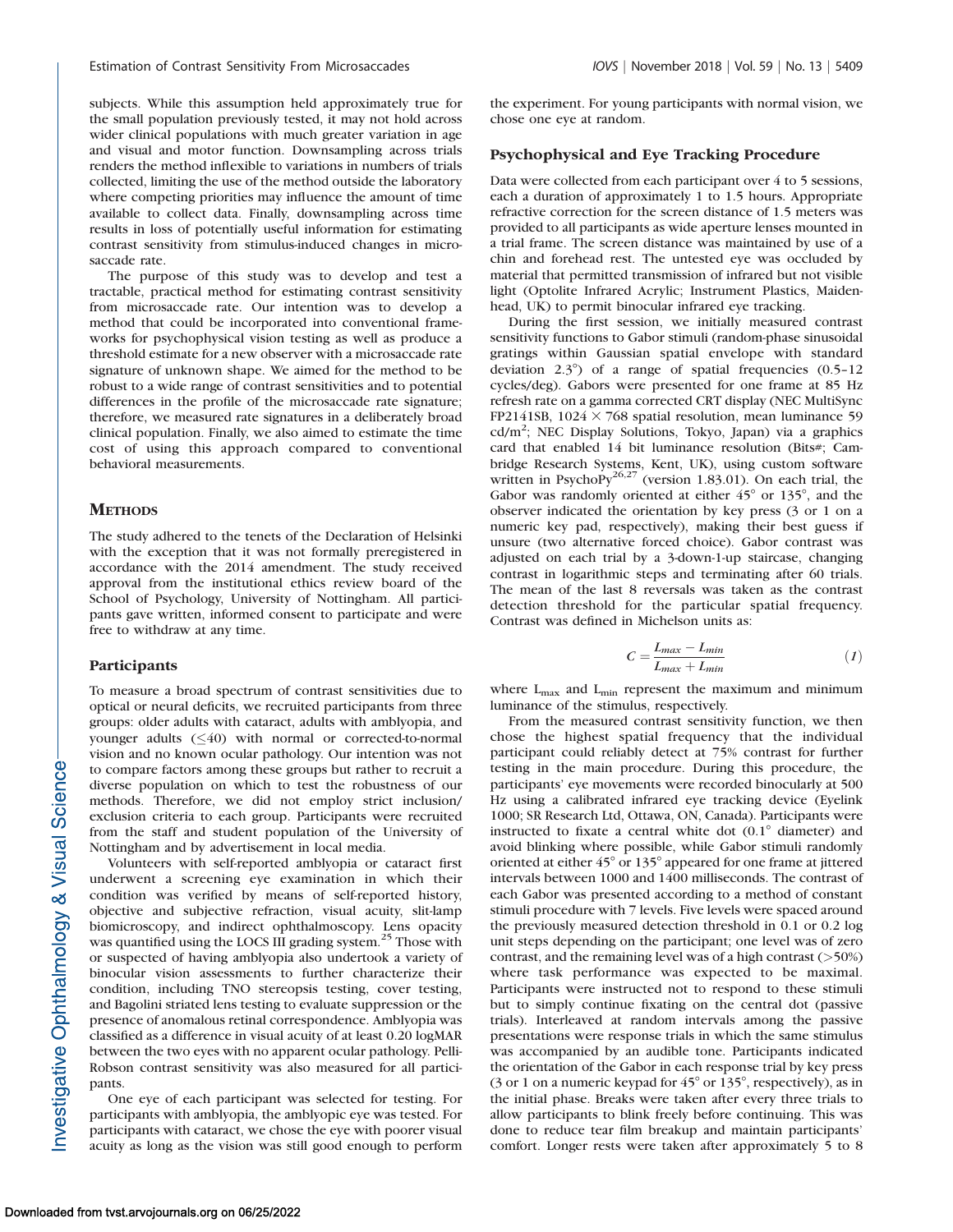minutes. Each session typically comprised 10 blocks, yielding a total of 400 passive trials and 80 response trials per contrast level.

# Identification of Microsaccades and Construction of Rate Signatures

Processing of raw eye tracking data and identification of microsaccades was performed in MATLAB (R2014b; The Mathworks, Natick, MA, USA). Raw eye tracking data was converted to degrees of visual angle using data from a 9-point calibration performed at the beginning of each block. Data collected during blinks (when pupil size was recorded as 0) were removed along with a buffer of 100 milliseconds on either side. Microsaccades were detected using a velocitythreshold algorithm<sup>12,28</sup> with a threshold of  $6$  times the standard deviation of the median velocity. Detected events with an amplitude of  $\langle 3 \rangle$  or  $> 60$  arcmin or a duration of  $\langle 6 \rangle$ milliseconds were removed from further analysis. To avoid classifying overshoots as separate microsaccades, any detected events with an interval of <50 milliseconds were combined. To improve the robustness of microsaccade classification, microsaccades were required to overlap in time across both eyes. Microsaccade rates were computed in 2-millisecond bins over an epoch extending from 500 milliseconds before to 1000 milliseconds after stimulus onset. For display and further analysis, computed rates were then binned into 50-millisecond bins over the same epoch.

# Estimation of Contrast Sensitivity From **Microsaccades**

Contrast sensitivity for individual participants was estimated from the observed rate signatures by a probabilistic inference method. First, we computed a ''maxrate'' signature across all presentations of the highest contrast (cmax) stimulus and estimated the corresponding probability of observing a microsaccade in each individual 50-millisecond time bin following stimulus onset (Equation 2, Fig. 1B):

$$
p(maxrate_t) = 0.05R_{t,contrast = cmax} \tag{2}
$$

where  $R_{t.contrast = cmax}$  is the microsaccade rate in Hz at time t for the maximum contrast stimulus.

Second, we obtained an estimate of the individual participant's ''baserate,'' their baseline rate of microsaccades in the absence of any stimulus presentation. Here, we could have taken an analogous approach to the maxrate signature, using data from the 0% condition instead (i.e., *red line* in Fig. 1A). However, in this case the concept of stimulus onset is notional and time-locked variations simply reflect noisy fluctuations in our measurement of the underlying rate. Therefore, to gain a more robust estimate of baserate, we instead calculated the mean microsaccade rate across all stimulus conditions prior to stimulus onset  $(\bar{R}_{t<0},$  where  $t=$ 0 represents the time of stimulus onset) and assumed this to be stable across time. The baserate was then used to infer the probability of observing a microsaccade in each 50-millisecond time bin in the absence of a visible stimulus (Equation 3, Fig. 1B).

$$
p(baserate_t) = 0.05\bar{R}_{t<0} \tag{3}
$$

The baserate and maxrate probabilities then acted as two possible generating functions for the microsaccade profiles observed in the full set of contrast conditions. For example, Figure 1A shows the total number of microsaccades produced in each time bin for a subject presented 400 times with a stimulus of each contrast shown. For each individual 50millisecond time bin, we calculated the probability of the observed data, given the expected probabilities of both baserate and maxrate functions in the same time bin using the binomial distribution:

$$
p(ms_t|no\text{ stimulus}) = {n \choose ms_t} p(baserate_t)^n (1 - p(baserate_t))^{n - ms_t}
$$
\n(4)

$$
p(m_{\text{St}}|\text{stimulus}) = {n \choose m_{\text{St}}} p(m\text{axrate}_t)^n (1 - p(m\text{axrate}_t))^{n - ms_t}
$$
\n(5)

where *n* is the number of presentations of the stimulus and  $ms_t$ is the total number of observed microsaccades in time bin  $t$ across all trials. The log likelihood of each generating function was then calculated by log transforming these values and summing across all post-stimulus onset time bins (Fig. 1C):

$$
\ln(L_{no\,stimulus}) = \sum \ln(p(ms_t|no\,stimulus)) \tag{6}
$$

$$
\ln(L_{stimulus}) = \sum \ln(p(ms_t|stimulus)) \tag{7}
$$

Log likelihood ratios were obtained by subtracting ln  $\left(L_{no~stimulus}\right)$  from  $\ln\left(L_{stimulus}\right).$  Finally, these values were scaled by first subtracting the value for the zero contrast stimulus from all ratios, then dividing by the ratio for the highest contrast condition (Fig. 1D). In this way, the scaled ratio for the zero-contrast stimulus is fixed at 0 and for the highest-contrast stimulus is fixed at 1. The scaled log-likelihood ratios across all presented contrasts were then fitted by local linear regression using the loess() function in  $R^{29}$  with span parameter set to 0.75. The contrast at which the fitted function passed through 0.5 was taken as an estimate of contrast sensitivity (see Fig. 1D). In some cases, particularly when low numbers of presentations are made, the fitted function passes through 0.5 twice, in which case we take the higher contrast crossing point as the estimate of contrast sensitivity as this estimate was more stable across different numbers of trials. On rare occasions, again typically with few presentations, the function does not pass through 0.5 at all, in which case we take the contrast at which the function passes closest to 0.5 as the estimate of contrast sensitivity.

## Behavioral Estimation of Contrast Sensitivity

For each participant, proportion of correct responses from the interleaved response trials was fit by maximum likelihood estimation with a modified cumulative Gaussian function of the form

$$
\psi(x) = 0.5 + (0.5 - fn) \times G(x, \mu, s)
$$
 (8)

where  $x$  represents contrast in %,  $fn$  represents the lapse rate defining the upper asymptote, and G represents the cumulative Gaussian function with mean  $\mu$  and spread (SD) s. The upper asymptote was allowed to vary as a free parameter, while the lower asymptote was fixed at 50%, as per the recommendations of Wichmann and Hill.<sup>30</sup> Contrast detection threshold was taken as the 75% correct point on the fitted psychometric functions. This method of measuring the behavioral contrast sensitivity using full psychometric functions from a method of constant stimuli can be considered a laboratory ''gold standard'' approach against which to compare the oculometric estimates. Due to the time taken to measure sensitivity with this method, most current clinical vision tests use highly abbreviated procedures that sacrifice precision for brevity.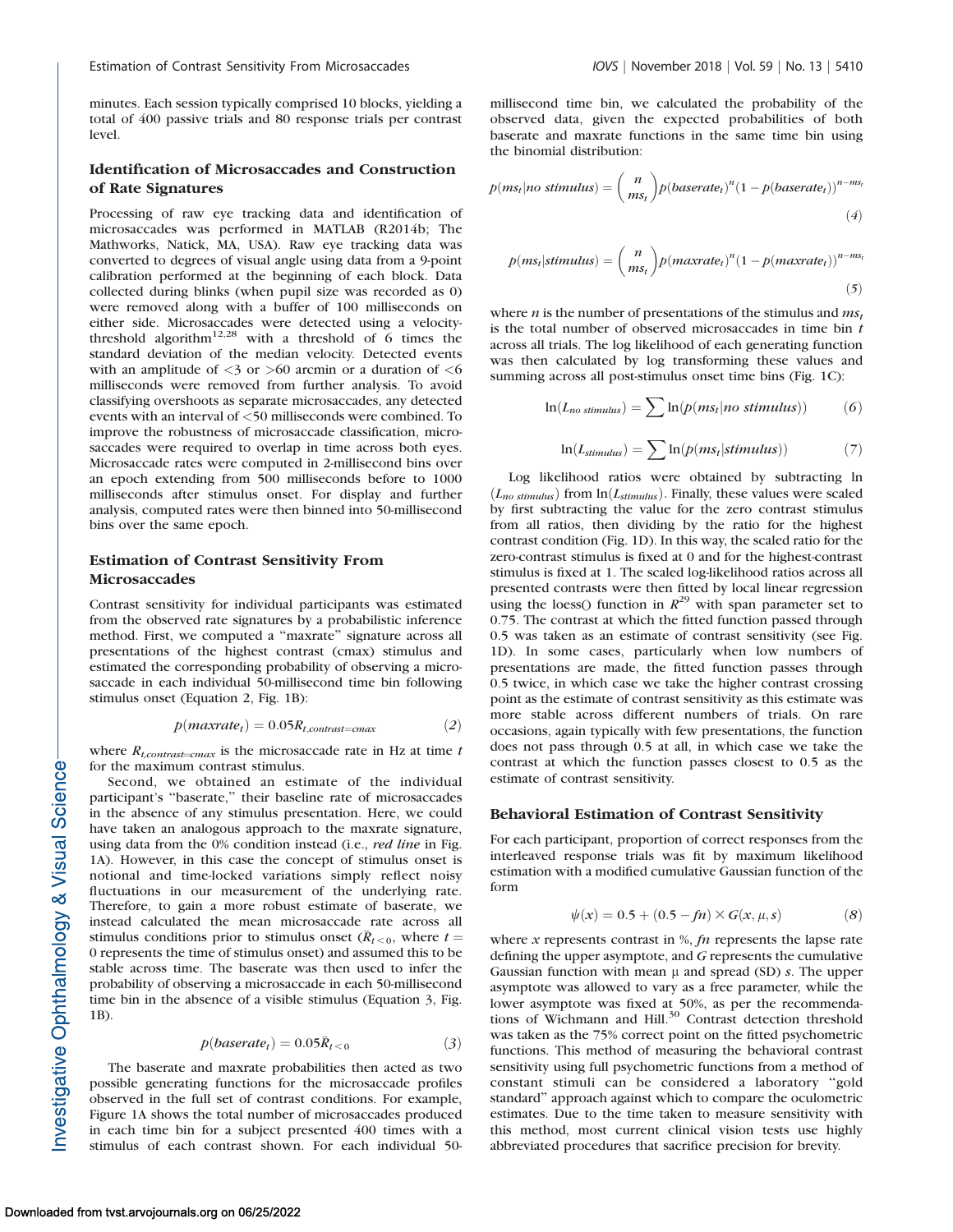

FIGURE 1. Schematic representation of the method for estimating contrast sensitivity from microsaccade data. (A) The observed number of microsaccades in each post-stimulus onset time bin for one participant (400 trials per contrast level). (B) The baserate (red line) is calculated as the mean probability of a microsaccade occurring in a time bin (50 ms) prior to stimulus onset (darker shaded gray lines, Equation 3). The maxrate (blue line) is the probability of a microsaccade occurring in each post-stimulus onset time bin when the stimulus is of the highest contrast (Equation 2). Other contrasts are shown in gray. (C) The likelihood of observing the measured number of microsaccades in each post-stimulus onset time bin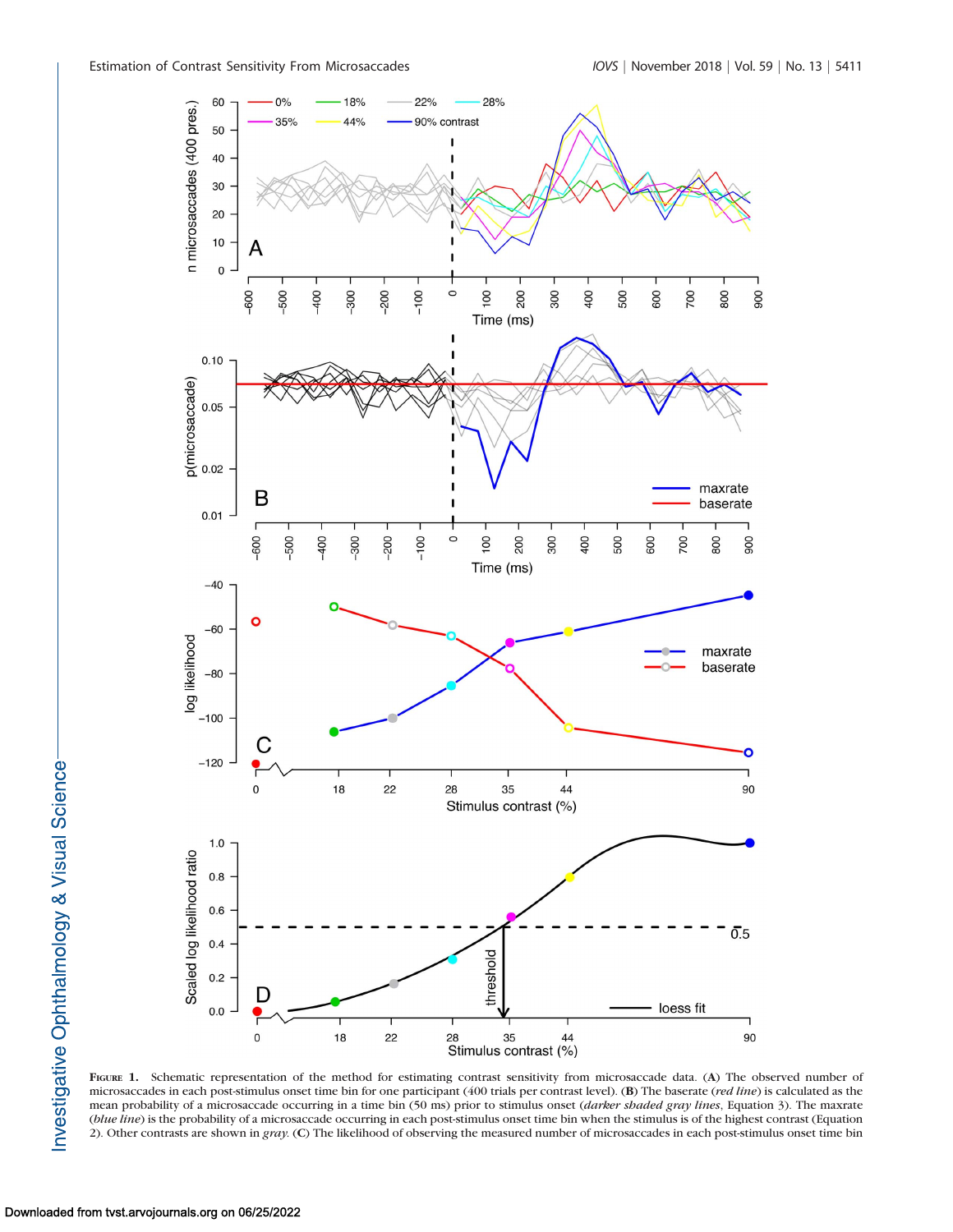(shown in A) given the baserate (red line, Equation 6) and maxrate (blue line, Equation 7) as generating functions is calculated for each contrast. (D) Log-likelihood ratios between the maxrate and baserate are calculated and scaled such that the value for the zero-contrast stimulus is fixed at 0 and the highest contrast stimulus is fixed at 1. Local regression (loess) is then used to fit a function relating these scaled log-likelihood ratios to stimulus contrast. The contrast at which this function reaches 0.5 is taken as the estimate of contrast sensitivity (arrow). Colors of individual points in panels C and D relate to the rate signatures for different stimulus contrasts in panel A. Dashed vertical lines in panels A and B represent the time of stimulus onset. See text for further details of the method.

Participants' final inclusion in the study was determined on the basis of behavioral data alone. No constraints were placed on suitability or quality of eye tracking data nor on microsaccade frequency. First, collected data points were required to span the 75% correct point. Second, goodness-of-fit of the fitted function (Equation 8) was estimated as recommended by Wichmann and Hill.<sup>30</sup> Model deviance was compared to the deviance distribution of 1000 Monte Carlo data sets simulated from the fitted function. This method derives empirical probabilities that a dataset of this size generated by the fitted function would have deviance as large or larger than that observed. Higher probabilities therefore indicate better fit. Psychometric functions were required to have goodness-of-fit P > 0.05 for inclusion in the study.

#### Assessment of Efficacy

Estimates of contrast sensitivity from microsaccades were compared to the reference standard of those obtained behaviorally from the interleaved response trials. Overall accuracy and precision was calculated as the mean difference and standard deviation difference from the behavioral estimate (including all trials) respectively across all participants.

For both methods, estimates of accuracy and precision were made with varied numbers of presentations per contrast level up to the total number collected (80 for the behavioral method, 400 for the microsaccade method); presentations were randomly sampled with replacement from the dataset, and this was repeated 200 times to derive bootstrap 95% confidence intervals on the estimates.

To assess the potential utility of the microsaccade method under conditions that produce approximately similar measurement precision to behavioral methods in common use, we considered relationships between contrast sensitivity estimates from microsaccade and behavioral responses with unequal presentation numbers. Specifically, relationships between contrast sensitivity estimates from microsaccades with 400 presentations per contrast level and behavioral responses with 20 presentations per contrast level were measured by Spearman correlation and Bland-Altman analysis. $31$  Relationships between both microsaccade and behaviorally measured contrast detection thresholds and Pelli-Robson contrast sensitivity were also investigated by Spearman correlation. All analyses were conducted in R, version  $3.2.0<sup>2</sup>$ 

## **RESULTS**

A total of 40 people took part in this study (20 with normal vision, 10 with reduced vision due to amblyopia, and 10 with reduced vision due to cataract). Two participants' data were excluded due to behavioral data not spanning 75% correct (1 with normal vision, 1 with cataract). All included participants  $(n = 38, 19$  with normal vision, 10 with reduced vision due to amblyopia, 9 with reduced vision due to cataract) produced behavioral data that could acceptably fit with the modified cumulative Gaussian function (Equation 8). No inclusion constraints were placed on the eye tracking data. All participants also completed a total of 2800 passive trials with successful eye tracking (blinks removed, 400 presentations per contrast level). All young, visually healthy participants ( $n = 19$ ,

median age 25 years, range 20–40) completed the task with stimulus spatial frequency set at 12 cycles/deg. Clinical characteristics and tested spatial frequencies of all participants with cataract or amblyopia are given in the Table.

Figure 2 shows four example rate signatures when stimulus contrast was maximal. Heterogeneity in shape of rate signatures between participants was a feature of the data, and we found no pronounced relationship between shape features and group (normal, cataract, or amblyopia). While the "classical" rate signature shape was observed in some participants (e.g., Fig. 2A); other participants had clear differences such as a lack of pronounced inhibition (Fig. 2B), lack of rebound (Fig. 2C), latency differences in inhibition or rebound phase (Fig. 2D), or some combination of these.

Figure 3 shows the association between thresholds measured by the two methods when the behavioral method uses 20 presentations per contrast level and the microsaccade method uses 400 presentations per contrast level. This ratio in presentations per contrast level of 1:20 was chosen to produce approximately similar precision between the two methods (see later). Spearman's rank correlation between thresholds from the two methods was  $0.74$  ( $P < 0.001$ ). Median absolute difference in contrast sensitivity estimates between the two methods (microsaccade or behavioral) was 7.6%. Bland-Altman 95% limits of agreement<sup>31</sup> were  $-20.7\%$  to 23.0%. On average, microsaccade-based estimates of contrast sensitivity were 1.2% higher than behavioral estimates.

Figure 4 shows the accuracy and precision of contrast detection thresholds across all participants estimated from microsaccade rates when the behaviorally measured thresholds are used as the reference standard and the number of presentations per contrast level is varied. Figure 4 also shows similar data for the behavioral thresholds, derived by randomly subsampling the data. Precision—quantified as standard deviation of threshold errors (difference from reference standard)—improved with increasing number of presentations for both methods (Fig. 4B).

Our data suggest that a ratio in number of presentations of more than 20:1 between the two modalities is required to equate precision in output thresholds using the current approach. Allowing for 1500 milliseconds per presentation in both modalities (sufficient time for a behavioral response to be made or the microsaccade rate to return to baseline), measuring contrast sensitivity to a stimulus with equivalent precision would take approximately 70 minutes using microsaccades, compared to around 3.5 minutes behaviorally using 7 contrast levels, 20 presentations per level.

Contrast sensitivity measured using the Pelli-Robson letter chart was highly quantized and did not correlate with the laboratory-based behavioral estimates or microsaccade-based estimates of contrast sensitivity (Fig. 5; microsaccade Spearman's rho 0.12,  $P = 0.46$ , behavior Spearman's rho 0.06,  $P =$ 0.74).

#### **DISCUSSION**

Microsaccade rate signatures elicited by visual stimuli are modulated by properties of the stimulus such as contrast.13,15,18 Previous studies have demonstrated the potential utility of involuntary microsaccades as an objective marker of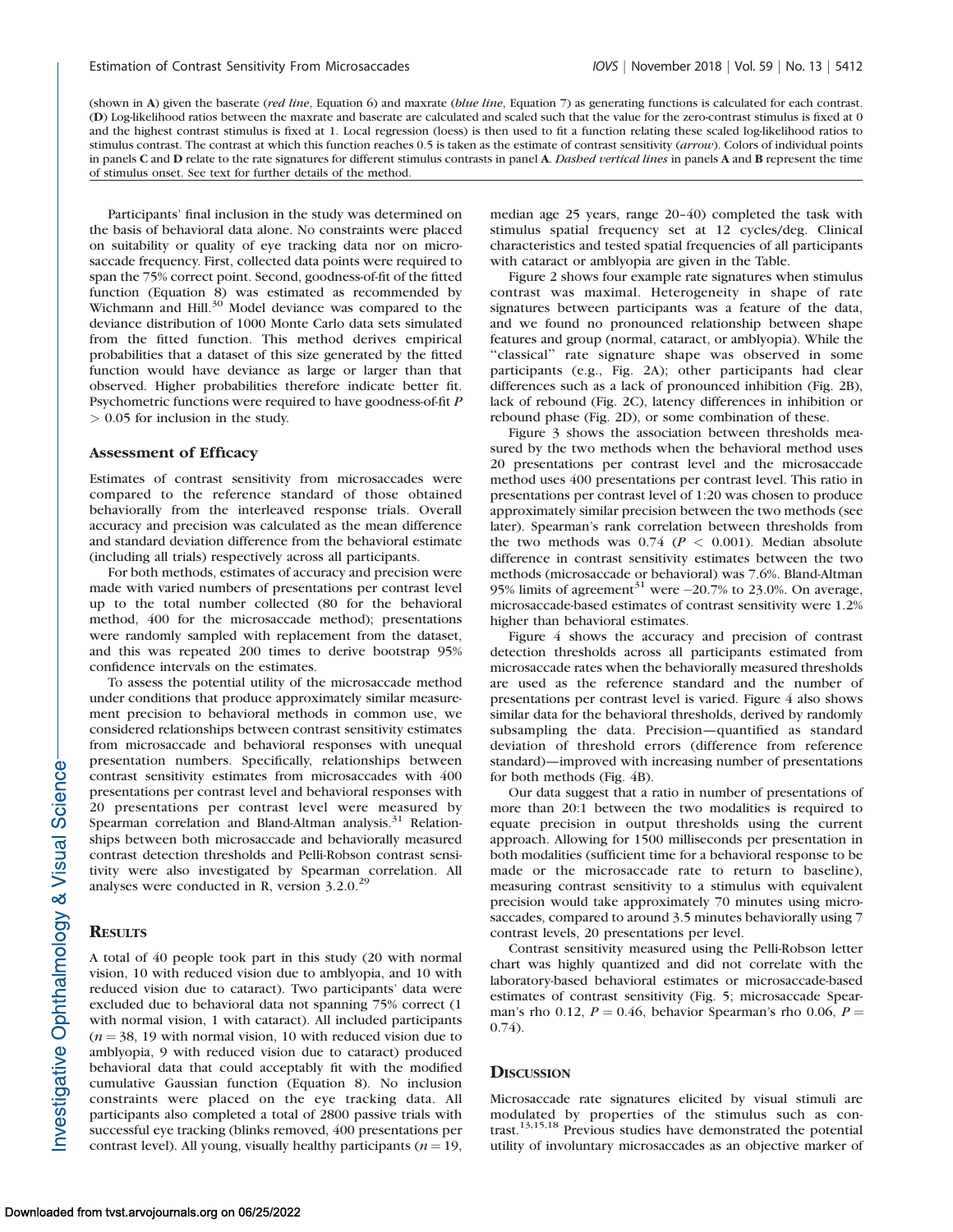|                     | TABLE. Clinical Characteristics and Tested Spatial Frequencies for Each Participant With Amblyopia or Cataract, Identified by A or C, Respectively, |  |  |  |
|---------------------|-----------------------------------------------------------------------------------------------------------------------------------------------------|--|--|--|
| in the First Column |                                                                                                                                                     |  |  |  |

| Participant    | Age, y | <b>Sex</b>  | Eye          | <b>Visual Acuity,</b><br>logMAR | <b>LOCS III Lens</b><br>Classification <sup>25</sup> | Spatial Frequency,<br>Cycles/Deg |
|----------------|--------|-------------|--------------|---------------------------------|------------------------------------------------------|----------------------------------|
| A1             | 34     | ${\bf F}$   | L            | 0.20                            |                                                      | 4                                |
| A2             | 20     | F           |              | 0.46                            |                                                      | 2                                |
| A <sub>3</sub> | 19     | F           |              | 0.20                            |                                                      | 4                                |
| A4             | 19     | F           |              | 0.34                            |                                                      | 4                                |
| A <sub>5</sub> | 50     | M           | $\mathbb{R}$ | 0.62                            |                                                      | $\overline{2}$                   |
| A6             | 61     | F           | L            | 0.26                            |                                                      | 2                                |
| A7             | 20     | ${\rm F}$   | $\mathbb{R}$ | 0.62                            |                                                      | 4                                |
| A8             | 21     | M           | L            | 0.50                            |                                                      | 2                                |
| A <sub>9</sub> | 58     | M           | $\mathbb{R}$ | 0.34                            |                                                      | 8                                |
| A10            | 54     | F           |              | 0.60                            |                                                      |                                  |
| C1             | 71     | F           |              | 0.10                            | NO 3.0, NC 3.0, C 2.0, P 0.0                         | 2                                |
| C <sub>2</sub> | 63     | F           | L            | 0.20                            | NO 3.6, NC 3.2, C 0.0, P 0.0                         | 4                                |
| C <sub>3</sub> | 75     | F           | L            | 0.28                            | NO 3.5, NC 3.7, C 1.5, P 3.0                         | 4                                |
| C4             | 65     | M           | $\mathbb{R}$ | 0.14                            | NO 3.5, NC 3.5, C 0.0, P 0.0                         | 4                                |
| C <sub>5</sub> | 75     | M           | L            | 0.10                            | NO 3.0, NC 3.3, C 1.0, P 2.5                         | 2                                |
| C <sub>6</sub> | 79     | M           | $\mathbb{R}$ | 0.10                            | NO 3.5, NC 3.2, C 0.0, P 1.0                         | 4                                |
| C7             | 80     | F           | $\mathbb{R}$ | 0.14                            | NO 3.4, NC 3.2, C 1.0, P 0.0                         | 2                                |
| C8             | 72     | $\mathbf F$ | L            | 0.12                            | NO 4.0, NC 4.0, C 3.0, P 1.0                         | 2                                |
| C9             | 73     | M           | $\mathbb R$  | 0.40                            | NO 3.8, NC 3.4, C 0.0, P 1.0                         | 2                                |

visual sensitivity, although these studies were limited to young, visually normal participants with a narrow range of contrast thresholds.<sup>13,18</sup> It follows that there may be a future use of such oculometric measures in objectively estimating visual sensitivity in clinical populations.

In the present study, we deliberately recruited participants with cataract and amblyopia, as well as young visually healthy participants, to test our methods on a clinically diverse population with varied ages and visual functions. We found considerable heterogeneity in microsaccade rate signatures across our study population, including in the timing of the individual phases, and indeed whether each distinct phase occurs at all (Fig. 2). These between-individual differences in microsaccade signature bore no apparent relationship in our sample with contrast sensitivity, clinical condition (normal, amblyopia, or cataract), or age.

Given the apparent heterogeneity of rate signature shapes in the wider population observed herein, it is important that methods that estimate aspects of visual or nonvisual function from microsaccade rates are robust to differences in rate signature. In this study, we have demonstrated a tractable, probabilistic inference-based approach to estimating contrast sensitivity from the microsaccade rate signature. The method accommodates the heterogeneity of signatures we report and so works for any individual with a measurable microsaccade rate signature that exhibits a graded response to contrast, as was the case for all participants in this study.

Correlation between contrast detection thresholds estimated using gold-standard behavioral methods and from microsaccades was strong (Fig. 3). Mean difference between estimates from the two methods was small (1%), indicating that there is very little bias in the estimates from microsaccades relative to behavioral estimates. Though median absolute



FIGURE 2. Examples of rate signatures from four participants when stimulus contrast was maximal. Note the heterogeneity in shape of the rate signatures. Dashed vertical lines mark the time of stimulus onset. The clinical condition of each participant is indicated (A and C, normal; B, cataract; D, amblyopia), though we did not find any clear relationship between rate signature shape and clinical condition.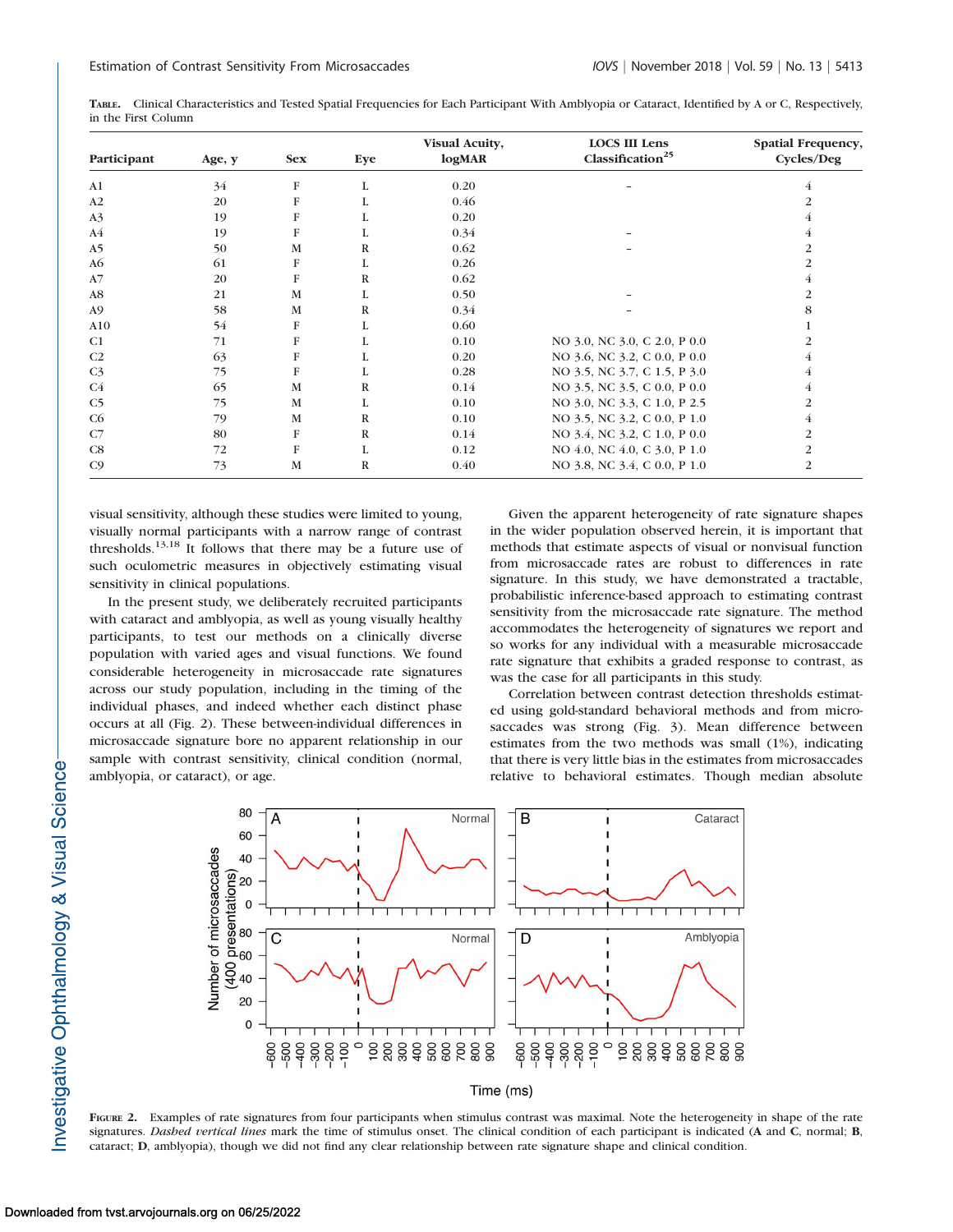

FIGURE 3. (A) Relationship between contrast detection thresholds estimated behaviorally and from microsaccades. In this instance, behavioral thresholds were estimated from 20 presentations per level, whilst microsaccade-based thresholds were estimated from 400 presentations per level, a ratio of 1:20. The *dashed line* represents unity.  $(B)$  Bland-Altman<sup>31</sup> plot showing difference in thresholds between the two methods against their mean. Dashed line shows mean difference, dotted lines show 95% limits of agreement.<sup>31</sup>

differences between the two measures were 7.6% (indicating that for 50% of participants, differences between the two estimates were smaller than this), Bland-Altman analysis showed 95% limits of agreement spanning approximately 20% either side of the mean. This indicates that while the two measurements of contrast sensitivity were closely correlated, in some cases they did not exhibit strong agreement, leading to the wide 95% limits. This limited agreement between the two

modalities is likely to be multifactorial; the limited precision of both measures is likely to be one factor, potentially leading to large differences between their estimates in some cases. Another source of discordance may be the differences in nonvisual processing $^{24}$  between converting a detected visual stimulus to a change in involuntary microsaccade behavior and making a sensory decision and voluntary motor output as required for a key press.



FIGURE 4. Effect of number of presentations per contrast level on accuracy and precision of threshold estimates across all participants for both behavioral (blue squares) and microsaccade (red dots) approaches. (A) Bias (accuracy) versus standard deviation (SD) of threshold estimates (precision) for different numbers of presentations per contrast level. Dashed circles show lines of equal root mean square error (RMSE). Number of presentations per level increases toward the bottom of the plot for both methods, *numbers shown in italics* give examples of the number of presentations for their nearest points. (B) The effect of number of presentations per contrast level on precision (standard deviation) of threshold estimates for both methods. Error bars in both plots represent 95% confidence intervals derived from 200 bootstrap repeats.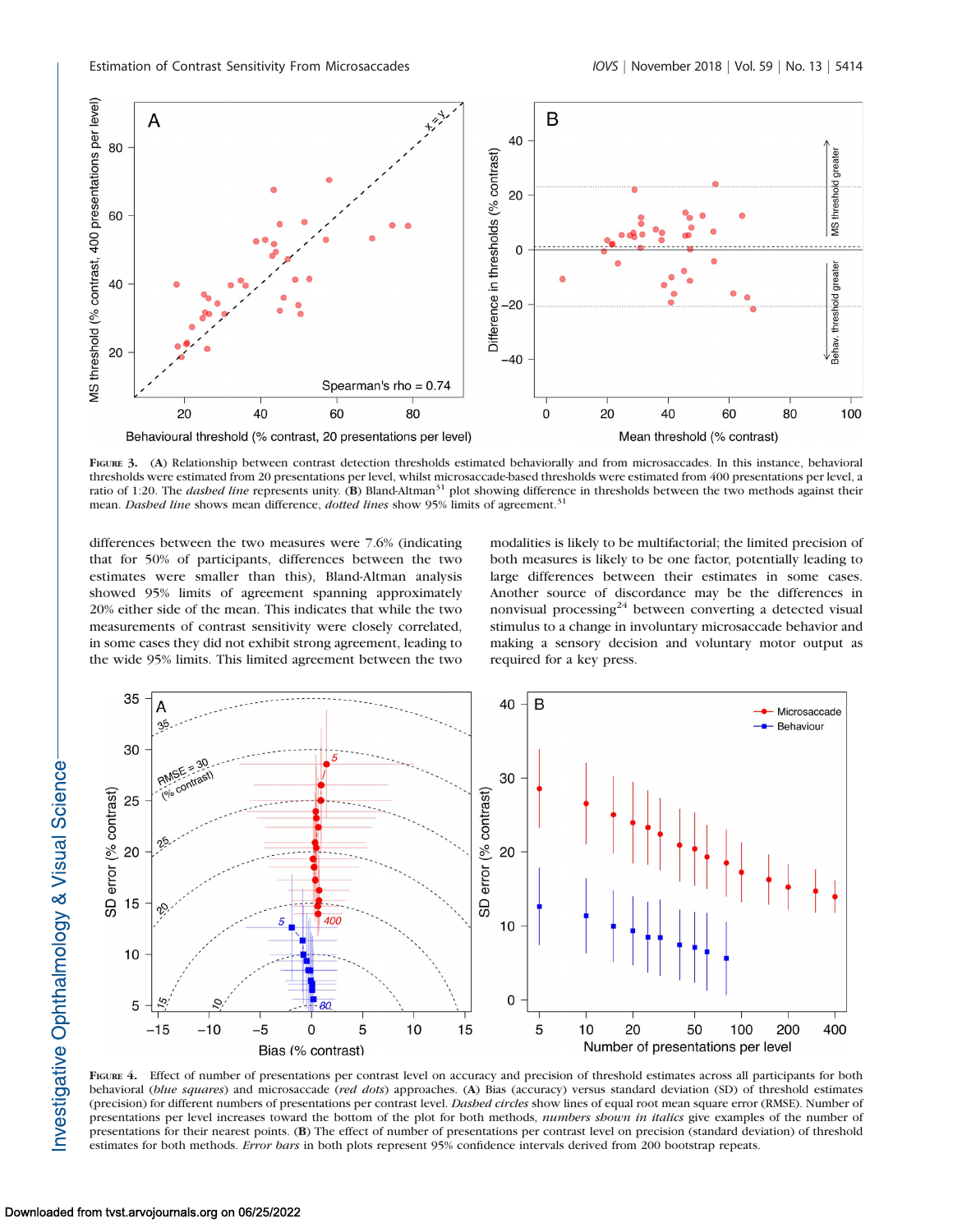

FIGURE 5. Relationship between contrast sensitivity measured using the behavioral (blue squares) and microsaccade (red dots) methods (horizontal axis) and log contrast sensitivity measured using the Pelli-Robson letter chart (vertical axis).

Precision of threshold estimates from microsaccades was worse than that of the behavioral method, and equating precision between the methods required microsaccade rate signatures to be measured across many more stimulus presentations per contrast level than would be made by an equivalently precise behavioral technique. However, the total time taken to measure contrast sensitivity using our method could be drastically reduced by approaches that reduce the amount of time required for each presentation. In the present study, we have observed microsaccade rate signatures following the presentation of single stimuli. Future work could be directed toward understanding how rate signatures triggered by multiple, sequentially presented stimuli combined. If the combined signatures can be separated, it would enable the presentation of stimulus ''trains'' in which multiple stimuli are presented in rapid sequence, and the microsaccade rate signature to all stimuli combined is then separated into responses to individual stimuli. Such an approach may allow multiple presentations to be made per second, either at the same contrast or at varied contrasts, greatly reducing test duration, but this remains a target for further work.

An advantage of our method is that it may be incorporated into conventional psychophysical frameworks. In this study, we took the simple approach of the method of constant stimuli that can be used with our method without adaptation. Adaptive methods such as staircase procedures or Bayesian techniques may also incorporate our method by repeatedly presenting the same stimulus in order to build up a microsaccade rate signature which can then be classified as "seen" or "not seen" depending on whether the scaled loglikelihood ratio between P(observed microsaccades | maxrate) and P(observed microsaccades | baserate) exceeds 0.5 (see Fig. 1D). The procedure can then continue to present further stimuli in the usual way. In this format of testing, it is likely that the number of stimulus presentations contributing to one ''seen/unseen'' response will need to be at least 20 to approach the precision of a short behavioral method of constant stimuli procedure. It should be noted, however, that current clinical psychophysical procedures, such as automated perimetry, commonly use highly abbreviated thresholding procedures $32$  that result in considerably lower precision than even a short method of constant stimuli procedure, as investigated herein. $33,34$  Fewer stimulus presentations per ''response'' may be required for the microsaccade method to deliver sufficiently precise threshold estimates for clinical purposes that are currently adequately served by such methods.

Even given the poor precision of the threshold estimates produced by the current approach compared to behavioral methods, there remain advantages over any behavioral method that requires subjects to respond. Such methods may be unable to return an estimate of any kind in clinical populations where responses cannot be readily measured, such as young children and those with cognitive disabilities. In these populations, microsaccade-based measures may be able to elicit clinically useful estimates of visual sensitivity, providing an alternative or complement to electrophysiological tests. Of course, further development of our methods would be needed before they could be tested in such populations. For example, since fixation stability is likely to be poor in such populations, it may be necessary to develop gaze-contingent stimulus display methods that are compatible with measurement of microsaccade rate signatures. Future efforts to improve the clinical utility of microsaccade-based measures of visual sensitivity should also aim to improve precision and therefore reduce the time taken to produce clinically useful measurements. Further development of the algorithms used to detect microsaccades could help in this respect, as could better understanding of the causes of heterogeneity in rate signature shape and how these can be exploited.

In conclusion, the shape of microsaccade rate signatures following presentation of brief, transient stimuli varies considerably among individuals, though the graded response to contrast is ubiquitous across these variations in shape. We have demonstrated a simple, tractable method for estimating contrast sensitivity from microsaccade rate following presentation of visual stimuli. The method appears robust to variation in contrast sensitivity and to heterogeneity in the shape and features of the microsaccade rate signature. It is flexible to different numbers of stimulus presentations and can be incorporated into conventional psychophysical frameworks, albeit currently requiring considerably longer test time than laboratory behavioral methods to achieve similarly precise results. This method, therefore, holds potential for further development toward future clinical use, though the immediate focus of development needs to be on improving the efficiency of data collection to ensure clinical viability.

#### Acknowledgments

Supported by a Confidence in Concept grant from the Medical Research Council, a Fight for Sight Project Grant (5059/5060) and a Wellcome Trust Research Fellowship to NWR (WT097387).

Disclosure: J. Denniss, None; C. Scholes, None; P.V. McGraw, None; S-H. Nam, None; N.W. Roach, None

#### References

- 1. Cornsweet TN. Determination of the stimuli for involuntary drifts and saccadic eye movements. J Opt Soc Am. 1956;46: 987–993.
- 2. Cherici C, Kuang X, Poletti M, Rucci M. Precision of sustained fixation in trained and untrained observers. J Vis. 2012;12(6): 31.